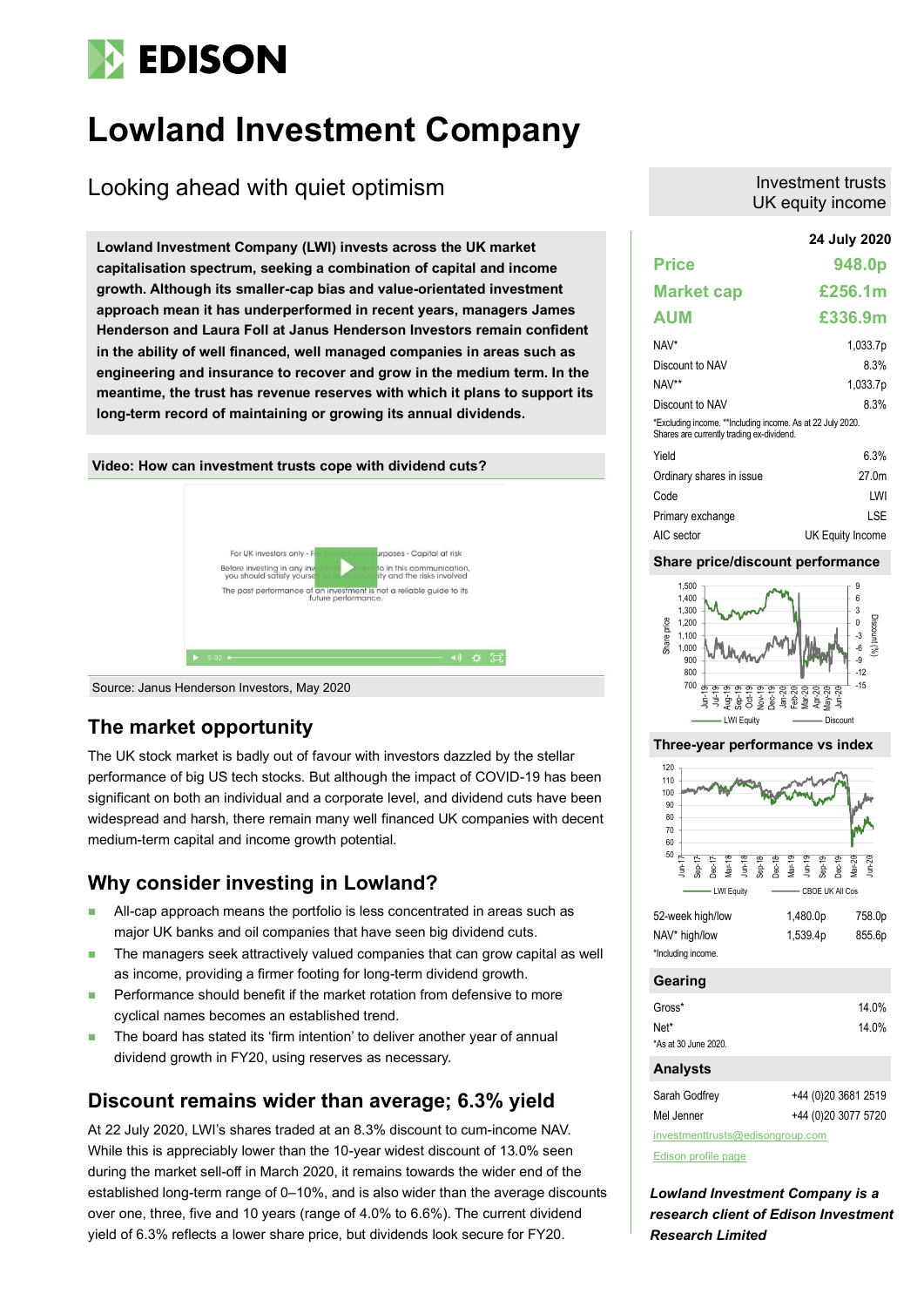

#### **Exhibit 1: Trust at a glance**

#### **Investment objective and fund background Recent developments Recent developments**

Lowland Investment Company (LWI) aims to give investors a higher-thanaverage return with growth in both capital and income over the medium to long term by investing in a broad spread of predominantly UK companies. LWI measures its performance against the total return of the broad UK stock market.

■ 5 June 2020: Results for the six months ended 31 March. NAV TR -30.3% and share price TR -28.1% versus benchmark return of -22.0%. Second interim dividend of 15.0p (Q219: 15.0p) declared, meaning LWI remains on track to grow its FY20 dividend (H120: 30.0p versus 29.5p in H119).

| Forthcoming       |               | <b>Capital structure</b> |                     | <b>Fund details</b> |                             |
|-------------------|---------------|--------------------------|---------------------|---------------------|-----------------------------|
| AGM               | January 2021  | Ongoing charges          | 0.7% (H120)         | Group               | Janus Henderson Investors   |
| Annual results    | December 2020 | Net gearing              | 14.2%               | Managers            | James Henderson, Laura Foll |
| Year end          | 30 September  | Annual mgmt fee          | Tiered (see page 9) | Address             | 201 Bishopsgate,            |
| Dividend paid     | Quarterly     | Performance fee          | Yes (see page 9)    |                     | London, EC2M 3AE            |
| Launch date       | October 1963  | Trust life               | Indefinite          | Phone               | +44 (0) 20 7818 1818        |
| Continuation vote | None          | Loan facilities          | Up to £90m          | Website             | www.lowlandinvestment.com   |

Dividends are paid quarterly, in April, July, October and January. LWI aims to achieve a growing income for investors, and has maintained or increased its dividend each year for more than 40 years.



#### **Dividend policy and history (financial years) Share buyback policy and history (financial years)**

LWI has the authority to buy back up to 14.99% of shares, but in practice this is not used. It may also issue new shares at a premium to NAV in response to investor demand.



#### **Shareholder base (as at 5 May 2020) Portfolio exposure by geography (as at 30 June 2020)**



#### Interactive Investor  $(11.5%)$

- Hargreaves Lansdown (10.1%)
- Halifax Share Dealing (9.7%)
- Rathbones (5.2%)
- Smith & Williamson (3.9%)
- $\equiv$  Schroders (3.7%)
- Charles Stanley (3.5%) Brewin Dolphin (3.4%)
- 
- AJ Bell (2.8%)
- Investec Wealth & Invt (2.6%)

Other (43.6%)



#### **Top 10 holdings (as at 30 June 2020)**

|                         |         |                   | Portfolio weight % |               |  |  |
|-------------------------|---------|-------------------|--------------------|---------------|--|--|
| Company                 | Country | <b>Sector</b>     | 30 June 2020       | 30 June 2019* |  |  |
| GlaxoSmithKline         | UK      | Healthcare        | 4.4                | 2.8           |  |  |
| Phoenix Group           | UK      | <b>Financials</b> | 3.2                | 2.7           |  |  |
| Royal Dutch Shell       | UK      | Oil & gas         | 2.9                | 5.9           |  |  |
| Severn Trent            | UK      | Utilities         | 2.8                | 2.0           |  |  |
| <b>National Grid</b>    | UK      | Utilities         | 2.4                | N/A           |  |  |
| Prudential              | UK      | Financials        | 2.4                | 2.5           |  |  |
| <b>RELX</b>             | UK      | Media             | 2.2                | 1.9           |  |  |
| Direct Line Insurance   | UK      | Financials        | 2.1                | N/A           |  |  |
| Irish Continental Group | Ireland | Consumer services | 1.8                | N/A           |  |  |
| <b>HSBC</b>             | UK      | <b>Financials</b> | 1.8                | 2.8           |  |  |
| Top 10 (% of portfolio) |         |                   | 26.0               | 27.7          |  |  |

Source: Lowland Investment Company, Edison Investment Research, Bloomberg, Morningstar. Note: \*N/A where not in end-June 2019 top 10.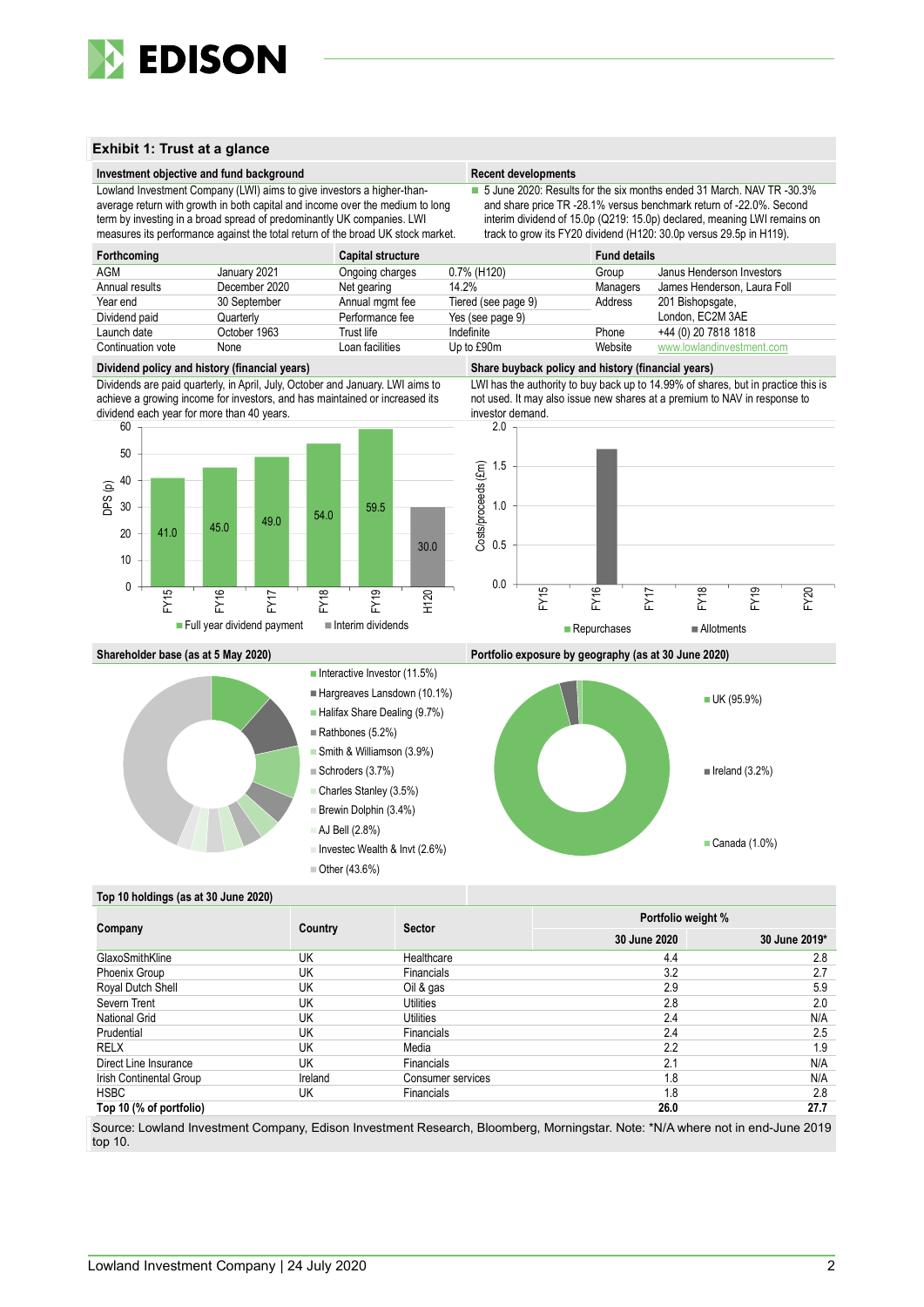

### **Market outlook: UK value obscured by COVID clouds?**

The investment landscape so far in 2020 – in common with practically everything else – has been heavily dominated by the COVID-19 pandemic. As shown in Exhibit 2 (left-hand chart), market indices fell sharply in the first quarter of the year as disease spread further into the developed world, but bounced in response to co-ordinated fiscal and monetary easing on a scale that exceeded even the response to the Global Financial Crisis of 2007-09. However, the UK market fell further and has recovered less in sterling terms, continuing a trend of underperformance versus the global market (of which the US makes up more than 60%) that has persisted since the Brexit referendum in 2016. Total returns from UK companies could be further curtailed in the immediate future given the higher number of COVID-19 induced dividend cuts than has been seen elsewhere.

While uncertainty over the corporate earnings outlook arguably makes the forward P/E multiple a less useful valuation metric than it is in 'normal' times, the right-hand chart in Exhibit 2 does suggest that despite all the difficulties, the UK offers value versus the rest of the world. The sharp recovery in share prices has seen the forward P/Es on the Datastream UK, US, European and world indices all rising to a level in excess of their 10-year averages, but the UK (with a forward P/E of 15.4x) is a 'mere' 21% above average, compared with 46%, 38% and 40% respectively for the others, which are all at 10-year highs. The UK forward P/E discount to the world index has drifted more or less steadily wider since mid-2016, and currently stands at 20.4% versus a 10-year average of 8.6%. Unless one believes that the post-COVID-19, post-Brexit UK corporate landscape is fundamentally broken, these numbers suggest a level of opportunity may exist for those who are prepared to back Britain.



Source: Refinitiv, Edison Investment Research. Note: Data at 21 July 2020.

### **Fund profile: Value-orientated all-cap UK income fund**

Lowland Investment Company (LWI) was established in 1963 and aims to achieve capital growth and a growing income for its shareholders by investing mainly in UK companies from across the market capitalisation spectrum. It is jointly managed by James Henderson (since 1990) and Laura Foll (since 2013), who are members of the global equity income team at Janus Henderson Investors and also co-manage Henderson Opportunities Trust (HOT) and the investment portfolio of The Law Debenture Corporation (LWDB).

LWI is a member of the Association of Investment Companies' UK Equity Income sector, and benchmarks its performance against a broad UK stock market index. However, the portfolio is highly differentiated from the index, with more than 50% of assets invested in mid-cap and smaller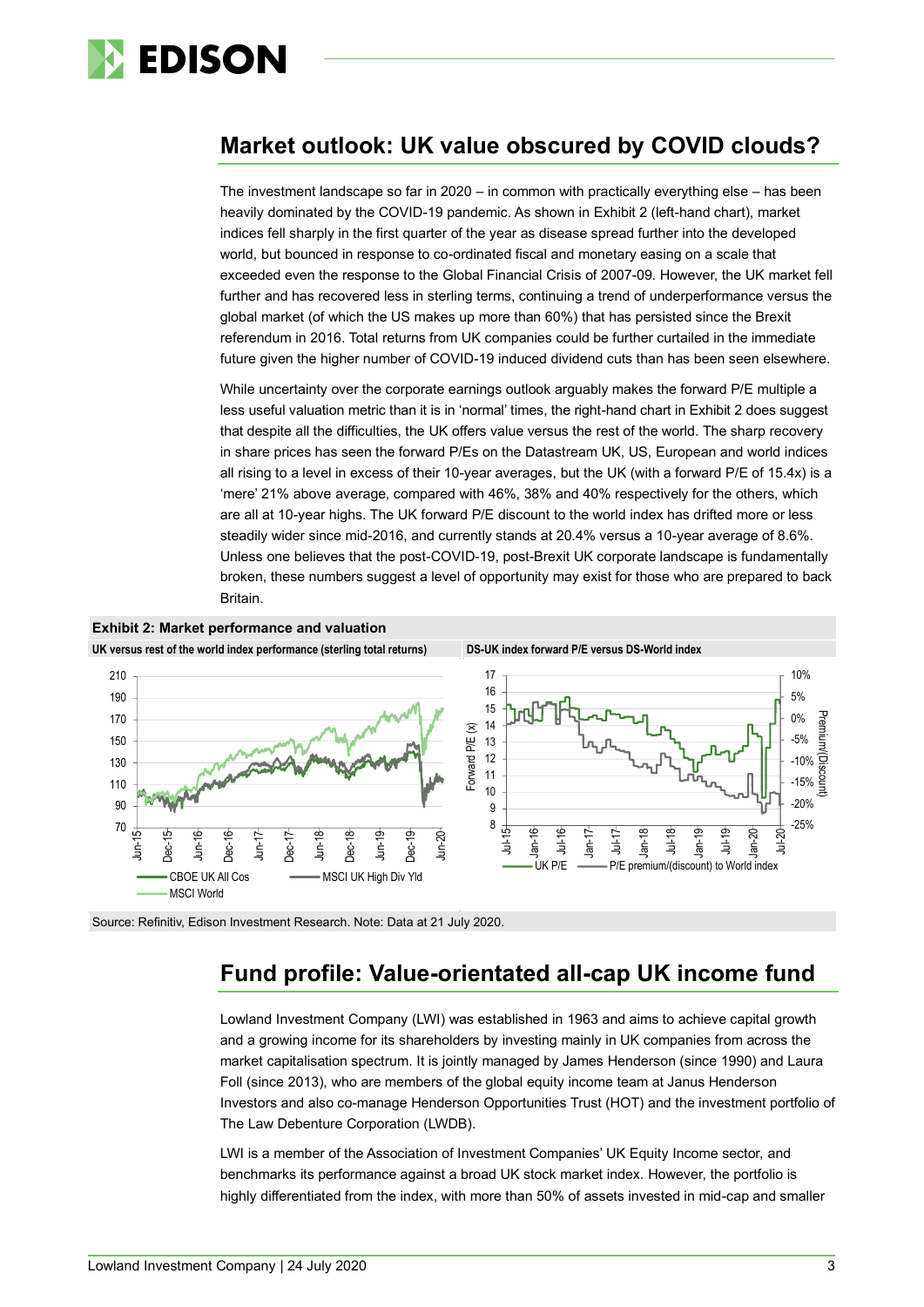

companies. The managers' preference for value and recovery situations has been a headwind for performance until recently, as in the last few years markets have largely been driven by share price momentum in highly rated 'quality' companies.

As part of their investment strategy, Henderson and Foll actively use gearing with the aim of enhancing returns, tending to focus on companies with dividend yields above the cost of borrowing, which leads to an immediate positive impact in terms of revenue returns. LWI has a mix of shortand longer-term borrowings equating to maximum gearing of £90m or c 30% of net assets. Net gearing at 30 June 2020 was 14.0%.

### **The fund managers: James Henderson and Laura Foll**

### **The managers' view: Growth remains the key to income**

Henderson and Foll acknowledge the difficulties of running a value-orientated all-cap UK income fund at a time when the UK and value investing have been out of favour for several years. Smalland mid-cap companies were hit disproportionately hard in the coronavirus-induced market sell-off in February and March, and the interruption to corporate revenue streams has sparked widespread dividend cuts at a level not seen in the rest of the world. However, they see remaining true to LWI's core philosophy as the basis of longer-term success.

'We want to stay diversified,' says Henderson. 'There is a danger that if you try to hold up your dividend income, you will have very few stocks to look at, and some large-cap focused income funds may end up confined to a pretty small number of uninteresting investments.' Partly thanks to the comfort afforded by LWI's revenue reserve, the managers say they will continue to hold a wide range of companies across the market cap spectrum, even though in the short term some may have low or no dividends.

Early in the COVID-19 pandemic, Foll stress-tested the LWI portfolio with the assumption of an aggregate 30% fall in dividend income. 'At the time I thought I was being very conservative, but in hindsight a 30% reduction looks optimistic,' she says, pointing to the growing consensus that UK dividends as a whole could be 40–45% lower year-on-year in 2020. 'The real concern on companies' part is that they don't know how long this is going to last, so they have been withdrawing guidance, which means cancelling dividends – no company wants to be the one that paid a £5m dividend and ran out of cash in six months' time,' Foll adds.

For many companies the crisis may represent the opportunity they have been waiting for to rebase their dividends, which could be beneficial for both capital and income growth in the longer term. 'Payout ratios have been unsustainably high in large companies, but the UK dividend culture – where cutting dividends is always seen as a last resort – has made it difficult to rebase them. This is their moment,' Foll comments. So while the immediate outlook for dividends may be worse than in the global financial crisis, 'if you are a long-term investor then companies investing for the future is better than a too-high payout ratio,' she says. 'There has been a lack of much-needed capital expenditure in the UK,' adds Henderson. 'Some companies should pay higher dividends if they are mature businesses that are not in need of capex, but a lot of businesses could do with more capex in the coming year.'

He gives the example of chemical company Elementis, a small holding that the managers topped up after it suspended its dividend, 'which was the right thing for it to do in terms of its balance sheet'. 'Elementis is a good, cash-generative business and it will come back to the dividend list at a certain point, [but] it will help the capital account even if there is no revenue growth for 18 months or so,' the manager says. Elementis's share price (as at 21 July 2020) has nearly quadrupled from its low point on 18 March, the day before the dividend suspension was announced.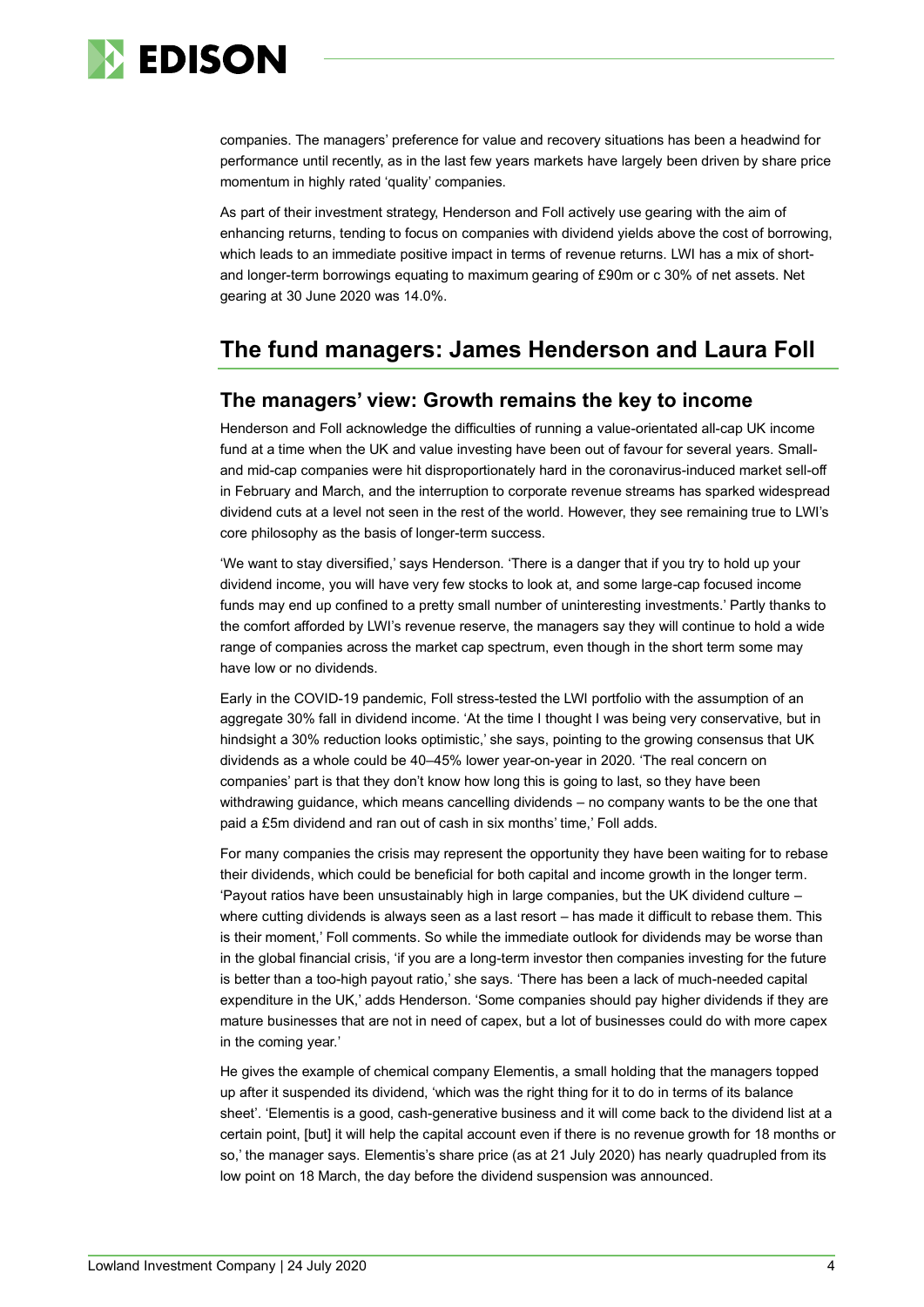

Looking ahead, Henderson expects that in the medium term corporate balance sheets are likely to be managed more conservatively; companies will run with higher levels of dividend cover, less focus on return on capital and more on sustainability in the broadest sense, all of which he says are positive over the medium to long term. 'For an income fund this poses a challenge, but the key will be smaller companies coming through with income generation from lower levels,' he adds, concluding: 'We must not keep our investment thinking too confined around income – our multi-cap approach and our revenue reserves allow us to keep our growth angle and not end up with a portfolio full of utilities.'

## **Asset allocation**

#### **Investment process: Focus on sustainable growth and income**

LWI's managers seek to create a diversified portfolio of c 100–120 mainly UK companies by investing on a bottom-up basis with a keen awareness of valuations. Four key principles underpin the investment philosophy, which has remained largely unaltered since the trust was set up in 1963:

- The UK is home to many world-class companies with sustainable long-term growth potential.
- Mid-cap and smaller companies make better long-term investments because of their superior growth potential.
- Capital growth and dividend growth go hand-in-hand as drivers of investment performance.
- As long-term investment returns have tended to exceed the cost of borrowing, gearing is an appropriate way of maximising performance.

Henderson and Foll invest across the market capitalisation spectrum, with up to half the portfolio in large, blue-chip stocks and the balance spread between mid-sized and smaller companies, including those listed on the Alternative Investment Market (AIM). This means LWI's profile (and hence its performance) is likely to differ appreciably from the benchmark, where c 80% of total market capitalisation is accounted for by the largest 100 stocks. Because of the focus on value and the high proportion of small and mid-cap holdings, the managers prefer to run a long list in order to limit stock-specific risk, particularly in smaller companies that may be at a relatively early stage of development. The trust may invest up to 20% of its assets overseas; however, non-UK holdings currently account for only c 4% of the total, mainly in Irish-listed companies with significant UK operations.

The managers use a range of valuation criteria to identify the companies in their investment universe of c 1,500 stocks that have potential to generate both capital appreciation and (in normal circumstances) a growing income. They meet with hundreds of companies every year, seeking businesses with real prospects of sales and earnings growth. Access to company managements has if anything improved as a result of the COVID-19 pandemic and associated lockdowns, as executive teams are keen to reassure investors and can do so efficiently by telephone or video call. Henderson and Foll strongly prefer to buy into companies that are trading at low valuations because their potential to recover and grow may be under-appreciated by the wider market. In addition, because they believe dividend growth is a key to long-term capital growth, the managers favour companies that pay sustainable dividends. Clearly the high level of dividend cuts by UK companies so far in 2020 will have an impact on LWI's revenue account in the near term, but the managers are optimistic that many holdings that have cut or suspended dividends will be able to return to the path of dividend growth before the end of 2021.

### **Current portfolio positioning**

At 30 June 2020, LWI had a little over 100 holdings in its portfolio, broadly unchanged on a year earlier. Concentration in the top 10 positions fell slightly from 27.7% to 26.0% over the period. By far the largest sector weightings are in financials (35.4%, +1.0pp compared with 30 June 2019) and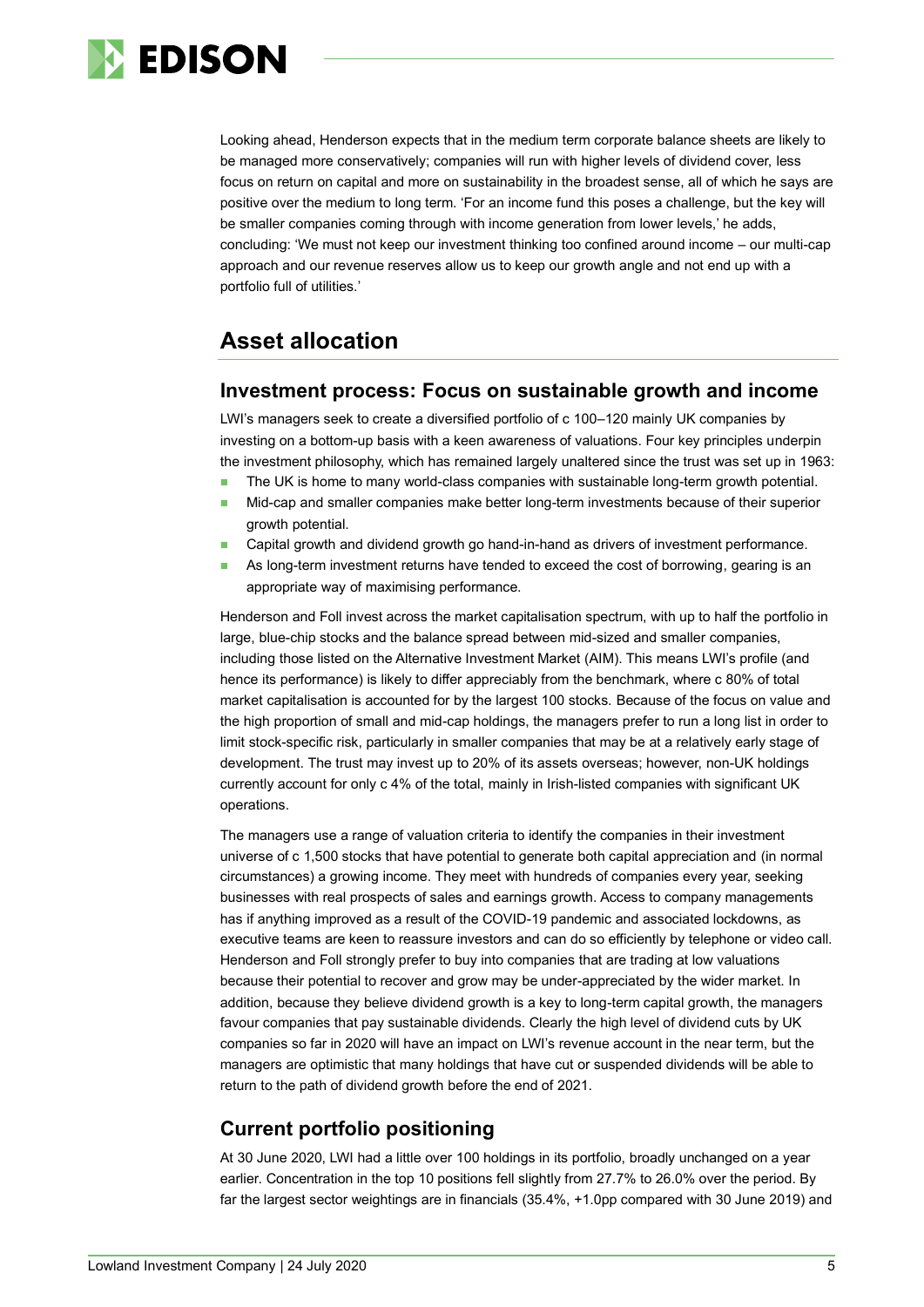

industrials (23.3%, -2.4pp versus a year earlier). However, it is important to note that the financials weighting includes relatively few mainstream banks (only HSBC, Standard Chartered and Royal Bank of Scotland were held at the 31 March 2020 half-year end, collectively making up 5% of the portfolio). Instead it is spread over areas such as asset management (Standard Life Aberdeen, M&G), life and non-life insurance (Phoenix Group, Direct Line), capital markets (K3 Capital, Numis Securities), specialist funds (Hipgnosis Songs Fund, Herald Investment Trust) and property (St Modwen Properties, Land Securities). This means that although the weighting is large, it is exposed to multiple return drivers and cycles, and includes both companies that have had to cut their dividends for regulatory reasons (banks, non-life insurers) and those where income generation remains strong (such as some of the specialist funds). The industrials allocation is also diverse, with around 30 holdings representing all seven of the industry subsectors (construction & materials, aerospace & defence, general industrials, electronic & electrical equipment, industrial engineering, industrial transportation and support services). Although civil aerospace stocks have had a particularly tough time of late (see Performance), other areas such as electronic & electrical equipment have held up relatively well. Henderson and Foll note that although earnings estimates have been downgraded steeply in many areas of industrials, companies are cutting costs, and those that can avoid becoming overburdened by debt should therefore be positively geared into the recovery, as any increase in top-line earnings could translate into a sharp rebound in profits.

|                    | Portfolio end-June 2020 | Portfolio end-June 2019 | Change (pp) |
|--------------------|-------------------------|-------------------------|-------------|
| <b>Financials</b>  | 35.4                    | 34.4                    | 1.0         |
| Industrials        | 23.3                    | 25.6                    | (2.4)       |
| Consumer services  | 10.4                    | 9.6                     | 0.8         |
| Utilities          | 7.4                     | 5.0                     | 2.4         |
| Oil & gas          | 6.7                     | 9.4                     | (2.7)       |
| Healthcare         | 6.1                     | 5.4                     | 0.7         |
| Basic materials    | 5.6                     | 4.5                     | 1.1         |
| Consumer goods     | 2.8                     | 4.3                     | (1.5)       |
| Telecommunications | 1.6                     | 1.2                     | 0.4         |
| Technology         | 0.7                     | 0.5                     | 0.2         |
|                    | 100.0                   | 100.0                   |             |

| Exhibit 3: Portfolio sector exposure (% unless stated) |  |
|--------------------------------------------------------|--|
|                                                        |  |

Source: Lowland Investment Company, Edison Investment Research

In terms of recent portfolio activity, the managers reduced LWI's bank exposure in the early part of the COVID-19 crisis, in the expectation of dividend cuts, as well as reducing positions that had performed strongly or where valuations looked high, such as Avon Rubber, XP Power, Sabre Insurance and HICL Infrastructure. They have topped up various holdings on share price weakness, or where they felt there were good total return opportunities, such as Hipgnosis Songs Fund, Tesco, K3 Capital, and broadcaster STV. New positions have been opened in mining company Anglo America, insurer RSA and cinema chain Cineworld, while a small position was sold in housebuilder Taylor Wimpey, which had recovered well. Against a backdrop of widespread dividend cuts, many of the new or increased positions are seen as total return stories, which have the potential to benefit from both rising share prices and increasing or reinstating dividends.

### **Performance: A strong bounce back from March lows**

| Exhibit 4: Five-year discrete performance data |                       |                   |                                     |                                      |                           |                                |  |  |  |
|------------------------------------------------|-----------------------|-------------------|-------------------------------------|--------------------------------------|---------------------------|--------------------------------|--|--|--|
| 12 months<br>ending                            | Share price<br>$(\%)$ | <b>NAV</b><br>(%) | <b>CBOE UK AII</b><br>Companies (%) | <b>MSCI UK High</b><br>Div Yield (%) | <b>CBOE UK 250</b><br>(%) | <b>CBOE UK Small</b><br>Cos(%) |  |  |  |
| 30/06/16                                       | (9.7)                 | (5.6)             |                                     | 3.2                                  | (4.1)                     | (6.7)                          |  |  |  |
| 30/06/17                                       | 25.0                  | 26.9              | 18.3                                | 23.4                                 | 22.5                      | 34.3                           |  |  |  |
| 30/06/18                                       | 5.7                   | 6.8               | 9.5                                 | 4.8                                  | 11.5                      | 9.3                            |  |  |  |
| 30/06/19                                       | (6.9)                 | (9.6)             | 0.3                                 | (3.3)                                | (6.0)                     | (8.2)                          |  |  |  |
| 30/06/20                                       | (24.2)                | (23.1)            | (13.6)                              | (10.5)                               | (13.9)                    | (16.0)                         |  |  |  |

Source: Refinitiv. Note: All % on a total return basis in pounds sterling.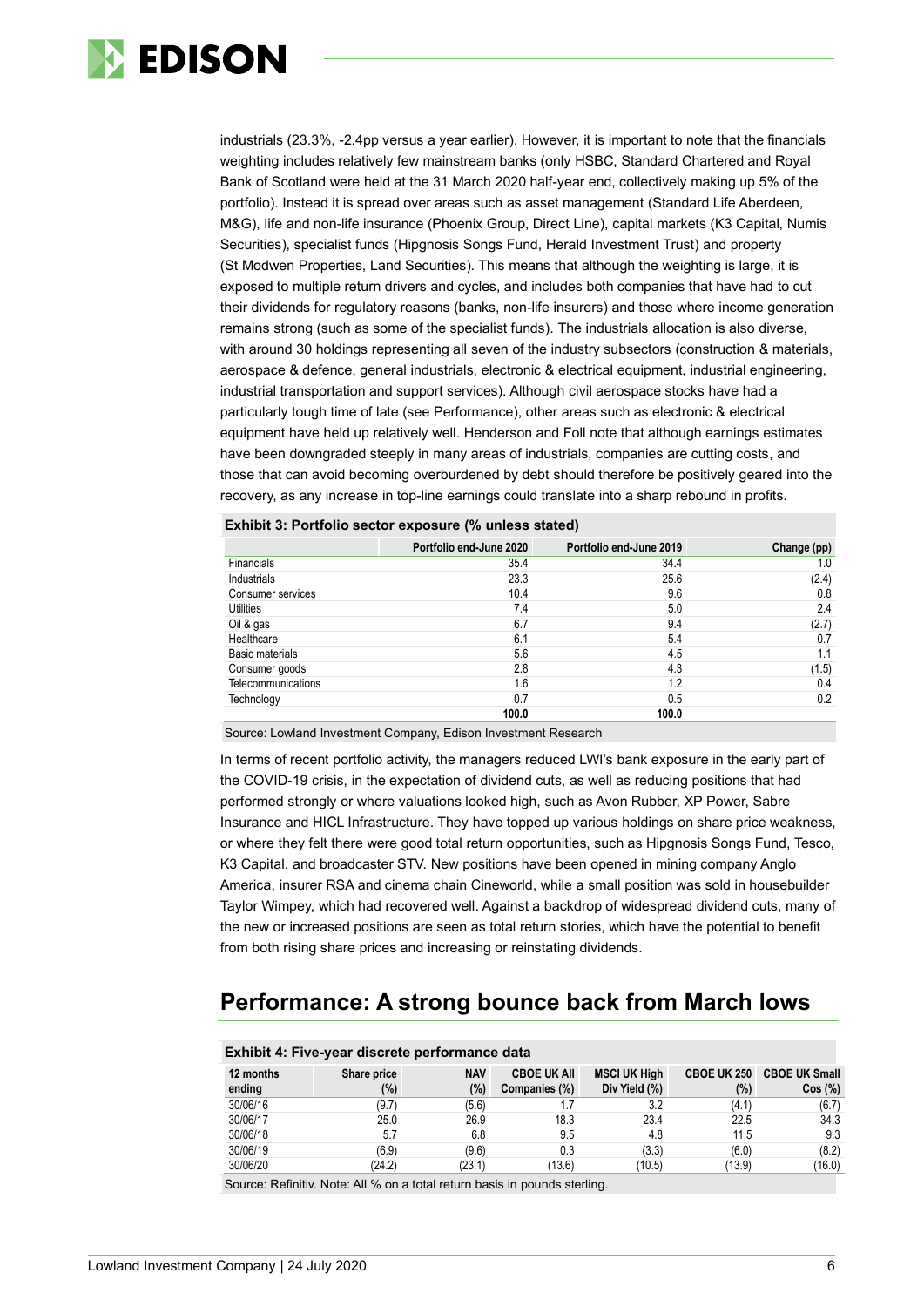

LWI's all-cap approach and value bias meant the portfolio sold off heavily in the coronavirusinduced market weakness of February and March 2020, wiping out the recovery it had staged following the general election in December 2019. The magnitude of the fall – which far exceeded that of the broad UK market index – translates into negative NAV and share price total returns of more than 25% over six months to 30 June (Exhibit 5, right-hand chart), although the portfolio has recovered well since the end of March, outperforming the index return of 10.3% with NAV and share price total returns of 11.4% and 10.8% respectively to end-June.



Source: Refinitiv, Edison Investment Research. Note: Three-, five- and 10-year performance figures and performance under James Henderson (JH, since 30 October 1990) annualised.

> The trust's recent recovery has been helped by a shift in market leadership during May and June from defensive sectors such as utilities and healthcare towards cyclical sectors such as industrials and financials, which together make up more than half of LWI's portfolio. In May the strongest performers were defence and protective equipment supplier Avon Rubber and retailer Halfords, which remained open during the lockdown and saw good trading for its cycle business. The biggest detractor was civil aerospace stock Rolls-Royce, which suffered from the worldwide grounding of aircraft fleets. In June strong performance came from Morgan Advanced Materials and XP Power, industrial companies with exposure to demand from the healthcare sector, both of which published positive trading updates. The biggest detractor was Ten Entertainment, a small-cap bowling alley operator whose CEO announced he was leaving for a job at student accommodation developer Empiric Student Property. Henderson and Foll have retained the position in Ten Entertainment as it has a resilient balance sheet following an equity raise earlier this year, and should recover well as sites reopen, owing to its good-value family entertainment proposition.

> Looking at the longer term (Exhibits 5 and 6), LWI's absolute and relative returns remain positive over 10 years and under Henderson's tenure (30 years this October), but the trust has suffered over periods of five years and less – in large part because of the recent sell-off, but also because of the uncommonly long period in which lowly valued stocks have underperformed the wider market.

| <b>EXHIBIT OF DIRED PHOD MIM HETE LOWE FOLDER POTTOFINATION, FORGETO TO HIMIDOO</b> (70)                                              |           |              |            |          |             |            |          |        |
|---------------------------------------------------------------------------------------------------------------------------------------|-----------|--------------|------------|----------|-------------|------------|----------|--------|
|                                                                                                                                       | One month | Three months | Six months | One year | Three years | Five years | 10 years | $JH^*$ |
| Price relative to CBOE UK All Cos                                                                                                     | ۱.9       | 0.4          | (15.0)     | (12.3)   | (21.5)      | (26.4)     | 16.5     | 89.5   |
| NAV relative to CBOE UK All Cos                                                                                                       | 0.8       | 1.0          | (13.9)     | (11.0)   | (21.7)      | (22.1)     | 14.1     | 88.8   |
| Price relative to MSCI UK High Div Yld                                                                                                | 2.1       | (1.2)        | (11.9)     | (15.3)   | (17.8)      | (27.2)     | 8.9      | 77.2   |
| NAV relative to MSCI UK High Div Yld                                                                                                  | 1.0       | (0.7)        | (10.8)     | (14.0)   | (18.0)      | (23.0)     | 6.7      | 76.6   |
| Price relative to CBOE UK 250                                                                                                         | 3.4       | (2.1)        | (6.4)      | (12.0)   | (17.5)      | (20.7)     | (6.3)    | (9.4)  |
| NAV relative to CBOE UK 250                                                                                                           | 2.3       | (1.5)        | (5.2)      | (10.6)   | (17.7)      | (16.1)     | (8.2)    | (9.7)  |
| Price relative to CBOE UK Small Cos                                                                                                   | 3.1       | (3.5)        | (8.4)      | (9.8)    | (11.7)      | (20.5)     | 82.1     | 139.1  |
| NAV relative to CBOE UK Small Cos                                                                                                     | 2.0       | (2.9)        | (7.3)      | (8.4)    | (11.9)      | (15.8)     | 78.4     | 138.2  |
| Course: Deficitive Edison Investment Descourts Nata: Data to and June 0000. Committee administration. Il – members on a curator Junea |           |              |            |          |             |            |          |        |

**Exhibit 6: Share price and NAV total return performance, relative to indices (%)**

Source: Refinitiv, Edison Investment Research. Note: Data to end-June 2020. Geometric calculation. JH = performance under James Henderson (since 30 October 1990).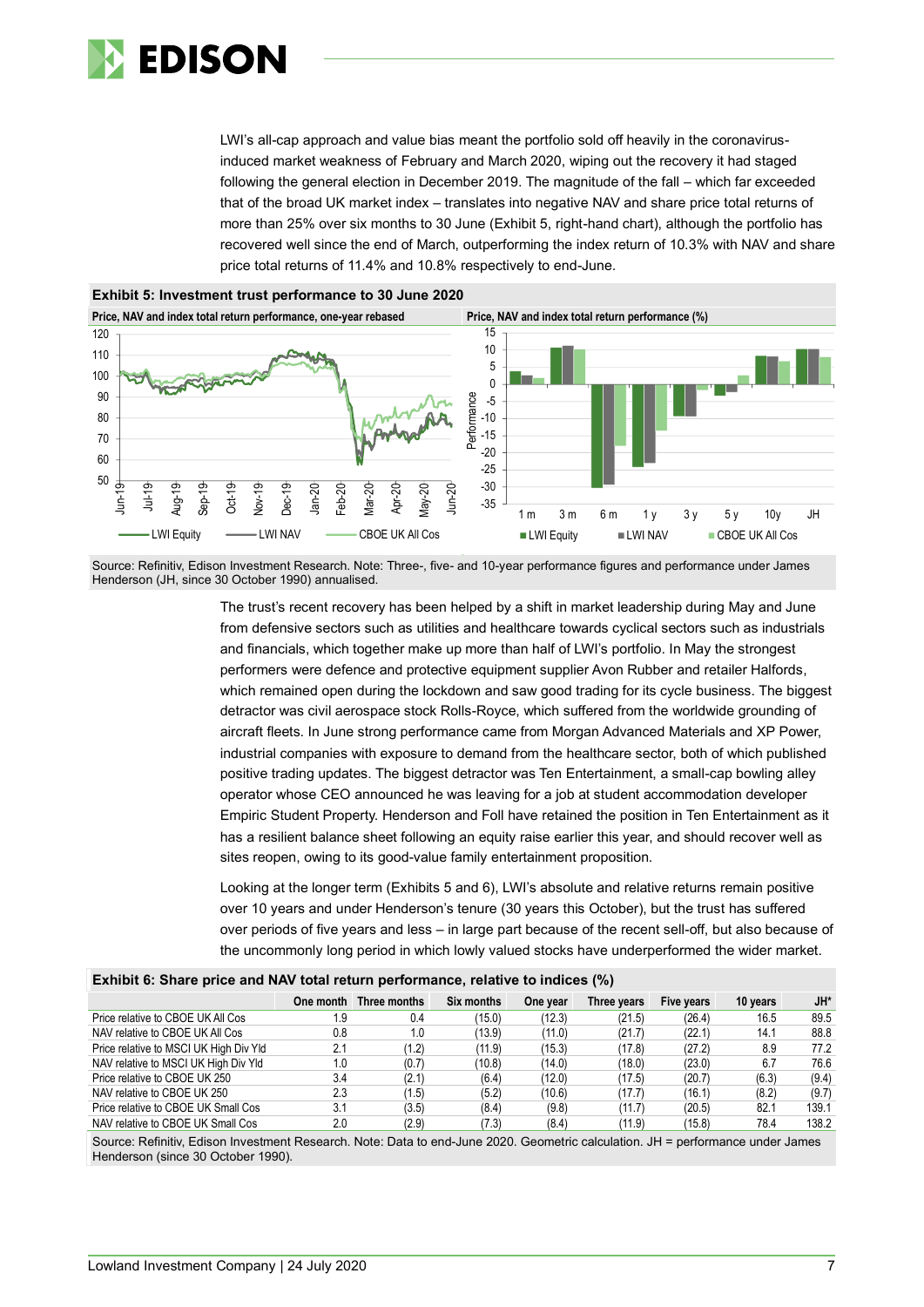



**Exhibit 7: NAV total return performance relative to CBOE UK All Cos index over 10 years**

Source: Refinitiv, Edison Investment Research

### **Discount: At the wider end of long-term 0–10% range**

LWI's shares have traded broadly in a range between par and a 10% discount to NAV for most of the past five years, with the discount averaging 6.6%, 6.2%, 5.4% and 4.0% over the past one, three, five and 10 years, respectively. In March 2020, during the coronavirus-driven market sell-off, the share price first spiked to a five-year high premium to NAV of 7.4% (as investment trust shares sold off less quickly than those of their underlying holdings), then fell to a 10-year widest discount of 13.0% (as the broader market began to bounce back), before settling back into its established range, albeit with a little more volatility. At 22 July 2020, LWI's discount to cum-income NAV stood at 8.3%.



**Exhibit 8: Share price premium/discount to NAV (including income) over three years (%)**

Source: Refinitiv, Edison Investment Research

### **Capital structure and fees**

Structured as a conventional investment trust, LWI has one class of share, with 27.0m ordinary shares in issue at 22 July 2020. While the board does have the authority to buy back shares to manage a discount, in practice it does not tend to do so, and the number of shares has remained unchanged since FY16, when c 130,000 new shares were allotted.

The trust is geared (up to a maximum of 29.99% at the time of drawdown) via a mix of long- and short-term borrowing. In 2017, the trust issued £30m of 20-year loan notes with a fixed coupon of 3.15%; there is also a £40m bank loan facility with Scotiabank, with the option to increase to £60m, which expires in October 2020. Taken together (and without extending the bank loan), this equates to potential gearing of c 25%. Actual net gearing at 30 June 2020 was 14.0%.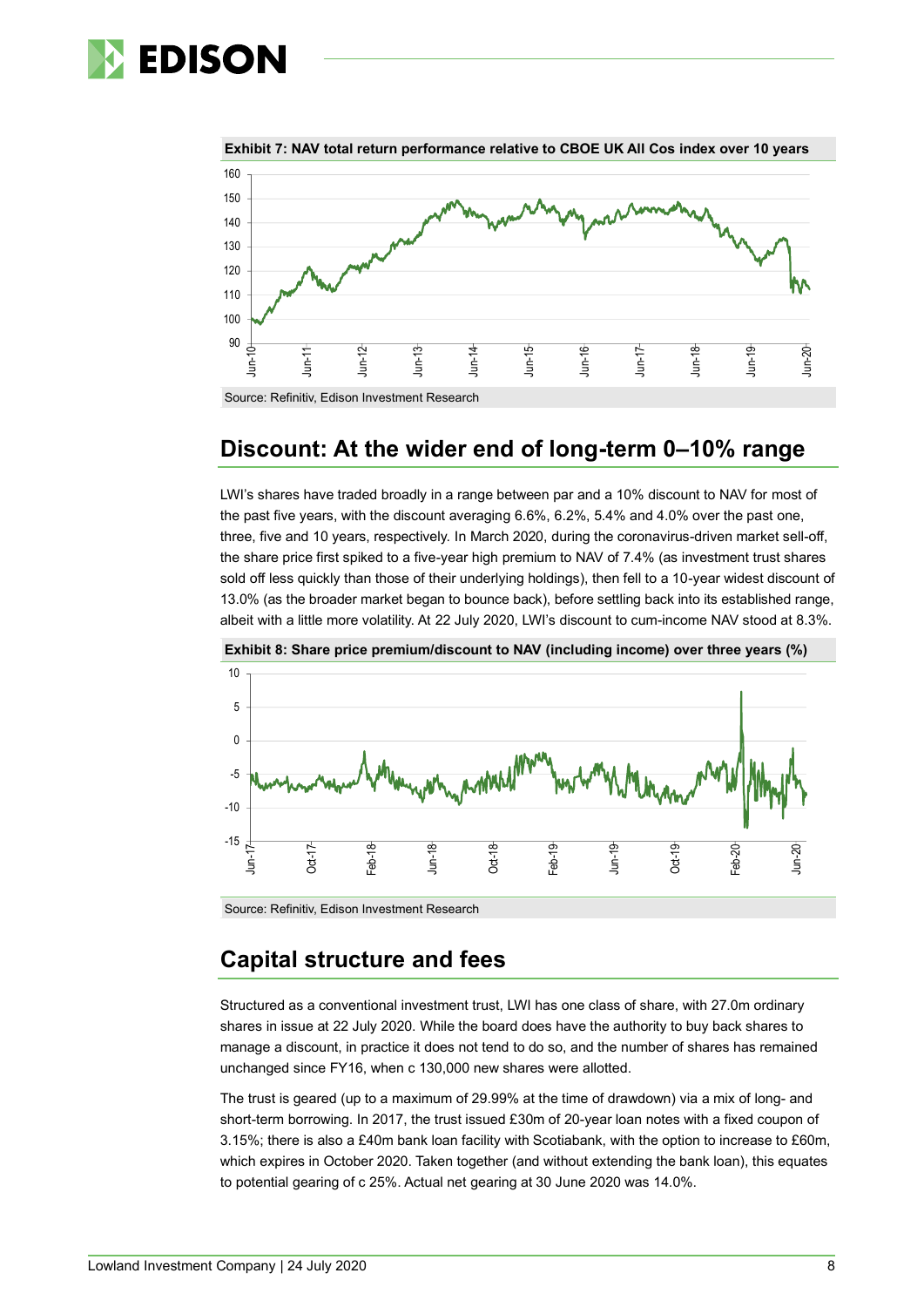

Janus Henderson Investors is paid a tiered annual management fee of 0.5% on the first £375m of LWI's net assets and 0.4% thereafter, charged 50:50 to the revenue and capital accounts. The manager may also receive a performance fee if the trust's NAV total return in a financial year is more than 10% ahead of the total return on the benchmark (a broad UK stock market index). The performance fee is only payable if LWI's NAV is higher at the end of the financial year than at the start, and is charged at a rate of 15% of excess returns above the 10% hurdle, subject to an overall fee cap (including the management fee) of 0.75% up to £375m of assets and 0.65% above that level. A performance fee was last paid in respect of FY17. At end-H120 (31 March 2020), LWI's ongoing charges figure was 0.7%, a little higher than 0.6% at end-FY19 and at least in part attributable to the fall in net assets to below £375m during the half-year, meaning more of the management fee was charged at the higher rate.

### **Dividend policy and record**

LWI has a progressive dividend policy, and has maintained or increased its annual dividends (paid quarterly since 2013) in each of the last 44 years. Until FY20, each quarter's dividend had been higher than the corresponding quarter of the previous year. However, given the significant headwinds to portfolio income from the widespread cancellation or suspension of UK company dividends as a result of the COVID-19 pandemic, LWI's second interim dividend for FY20 has been maintained at the same level (15p) as Q219. While the trust's board said in the recent H120 report that it will consider the timing and degree of recovery in deciding whether the progressive policy is sustainable, the chairman noted LWI's strong revenue and capital reserves, and said £11m had been added to the revenue reserve since the trust had last paid an uncovered dividend in 2010. To take the most conservative view of LWI's revenue reserve, it stood at c £14.2m or 52.6p per share at end-H120, which falls to c £6.1m or 22.5p per share after deducting the first two interim dividends and without accounting for any income received since 31 March. This is equal to 0.38x the FY19 annual dividend of 59.5p. Given the progressive focus and the fact that two dividends of 15p have already been paid in respect of H120, it seems reasonable to assume that the full year's dividend is intended to be no lower than 60.0p, which would be an increase of 0.8% on FY19. Based on the current share price and the last 12 months' dividends, LWI has a yield of 6.3%.

### **Peer group comparison**

Exhibit 9 shows the 13 largest trusts (out of 25) in the AIC's UK Equity Income sector. LWI currently ranks smallest in the group by market capitalisation. A difficult recent period of performance means LWI's NAV total returns are negative over one, three and five years, ranking 11th out of 13 for all three periods. However, it remains close to the average over 10 years. The dispersion of returns between more value-focused and more growth-orientated investment styles is particularly clear in the performance numbers, with value peers Perpetual Income & Growth and Temple Bar bringing up the rear behind LWI over one, three and five years. LWI's ongoing charges are marginally above the peer group average, and it is the only fund in the group that may pay a performance fee. The discount to NAV is wider than average, gearing is somewhat above average, and the trust's 6.3% dividend yield is also higher than average, ranking fourth in the group. While largely a function of the fall in share price, this is notable because LWI's yield has historically been lower than the peer group average, given its emphasis on dividend growth rather than a high starting yield.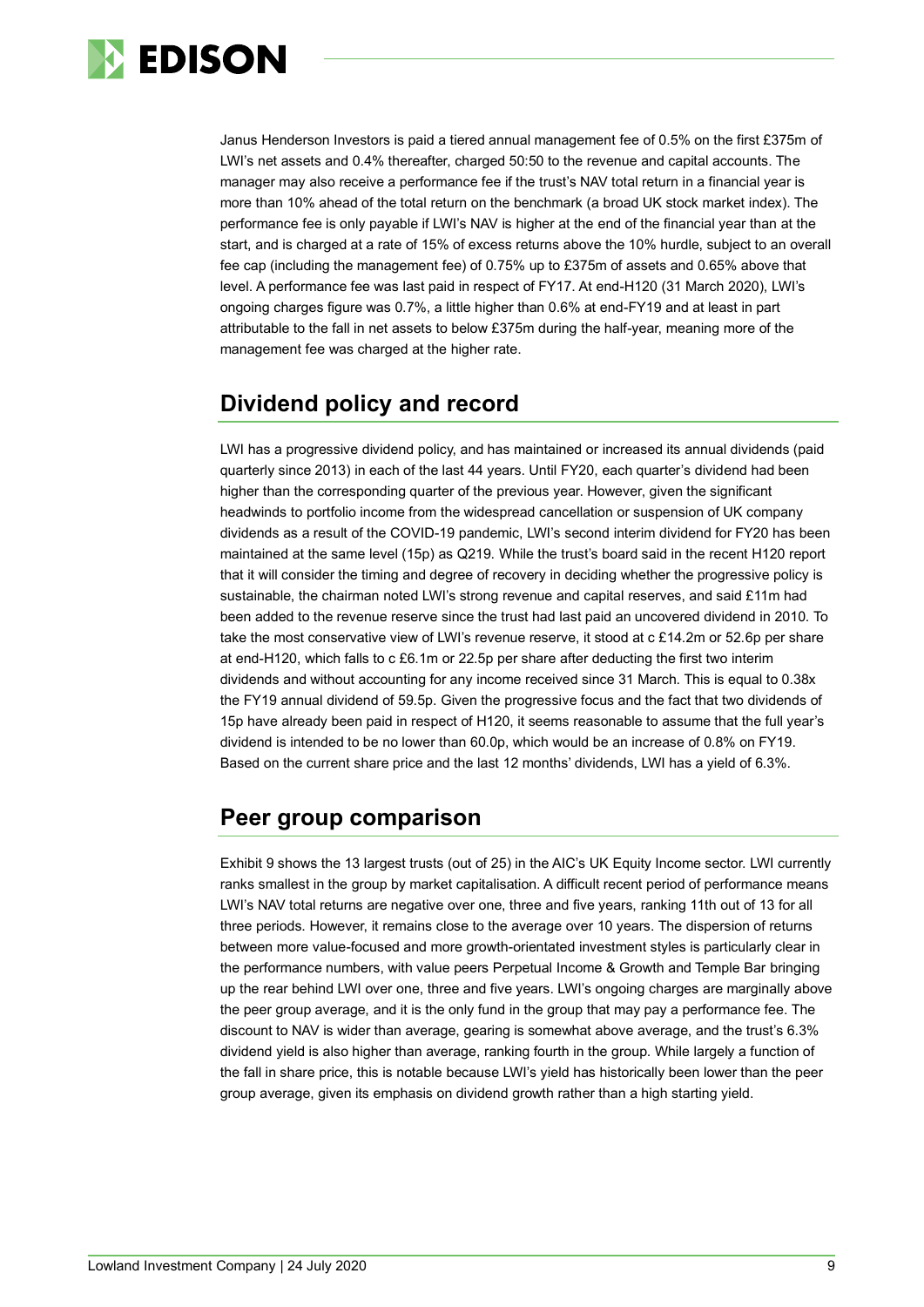

| % unless stated                 | <b>Market</b><br>cap £m | <b>NAV TR</b><br>1 year | <b>NAV TR</b><br>3 year | <b>NAV TR</b><br>5 year | <b>NAV TR</b><br>10 year | Ongoing<br>charge | Perf.<br>fee | <b>Discount</b><br>(cum-fair) | <b>Net</b><br>gearing | <b>Dividend</b><br>yield |
|---------------------------------|-------------------------|-------------------------|-------------------------|-------------------------|--------------------------|-------------------|--------------|-------------------------------|-----------------------|--------------------------|
| Lowland                         | 257.8                   | (23.0)                  | (27.2)                  | (12.4)                  | 111.5                    | 0.7               | Yes          | (8.5)                         | 114                   | 6.3                      |
| <b>BMO Capital &amp; Income</b> | 282.8                   | (17.0)                  | (8.3)                   | 17.1                    | 98.1                     | 0.6               | No           | 0.4                           | 107                   | 4.4                      |
| City of London                  | 1,390.8                 | (14.7)                  | (8.2)                   | 6.4                     | 112.6                    | 0.4               | No           | (2.3)                         | 110                   | 5.7                      |
| Diverse Income Trust            | 290.0                   | 0.2                     | 1.1                     | 20.9                    | --                       | 1.2               | No           | (10.9)                        | 100                   | 4.5                      |
| Dunedin Income Growth           | 391.2                   | (1.2)                   | 9.2                     | 30.0                    | 125.1                    | 0.6               | No           | (7.1)                         | 109                   | 4.8                      |
| Edinburgh Investment Trust      | 823.8                   | (15.5)                  | (22.7)                  | (6.9)                   | 113.6                    | 0.6               | No           | (13.1)                        | 110                   | 6.1                      |
| Finsbury Growth & Income        | 1,826.7                 | (8.8)                   | 21.1                    | 54.0                    | 271.6                    | 0.7               | No           | 0.1                           | 101                   | 2.0                      |
| JPMorgan Claverhouse            | 336.4                   | (16.9)                  | (10.1)                  | 8.0                     | 102.2                    | 0.7               | No           | (3.3)                         | 112                   | 5.1                      |
| Law Debenture Corporation       | 649.0                   | (10.2)                  | (3.9)                   | 19.1                    | 124.5                    | 0.3               | No           | (0.7)                         | 119                   | 4.7                      |
| Merchants Trust                 | 426.2                   | (18.8)                  | (12.8)                  | (0.0)                   | 90.2                     | 0.6               | No           | (4.5)                         | 117                   | 7.6                      |
| Murray Income Trust             | 513.0                   | (2.8)                   | 6.4                     | 30.4                    | 124.1                    | 0.7               | No           | (5.9)                         | 105                   | 4.5                      |
| Perpetual Income & Growth       | 478.0                   | (23.6)                  | (31.6)                  | (24.9)                  | 68.8                     | 0.7               | No           | (15.0)                        | 111                   | 6.7                      |
| Temple Bar                      | 509.6                   | (32.2)                  | (28.8)                  | (15.3)                  | 64.8                     | 0.5               | No           | (11.6)                        | 109                   | 6.7                      |
| Peer group average (13 funds)   | 628.9                   | (14.2)                  | (8.9)                   | 9.7                     | 117.3                    | 0.6               |              | (6.3)                         | 109                   | 5.3                      |
| Whole sector average (25 funds) | 370.3                   | (13.6)                  | (9.1)                   | 5.8                     | 106.3                    | 1.2               |              | (8.2)                         | 113                   | 6.0                      |
| LWI rank in peer group          | 13                      | 11                      | 11                      | 11                      |                          | 6                 |              | 9                             | 3                     | 4                        |

#### **Exhibit 9: Selected peer group as at 21 July 2020\***

Source: Morningstar, Edison Investment Research. Note: \*Performance to 20 July 2020 based on cum-fair NAV. TR=total return. Net gearing is total assets less cash and equivalents as a percentage of net assets (100 = ungeared).

### **The board**

There are five non-executive directors on the board of LWI, all independent of the manager. The directors have professional backgrounds in investment management, industry and accountancy. Chairman Robert Robertson has served on the board since 2011, assuming his current role in 2017. The longest-serving director, Karl Sternberg, was appointed in 2009 and stepped down from LWI's audit committee during 2019. Duncan Budge joined the board in 2014, and Gaynor Coley, who chairs the audit committee, has been a director since 2016. The newest appointee, Tom Walker, joined the board in July 2019 on the retirement of Kevin Carter. Under the board's succession programme, it is anticipated that a new director will be appointed and an existing director will retire approximately every three years.